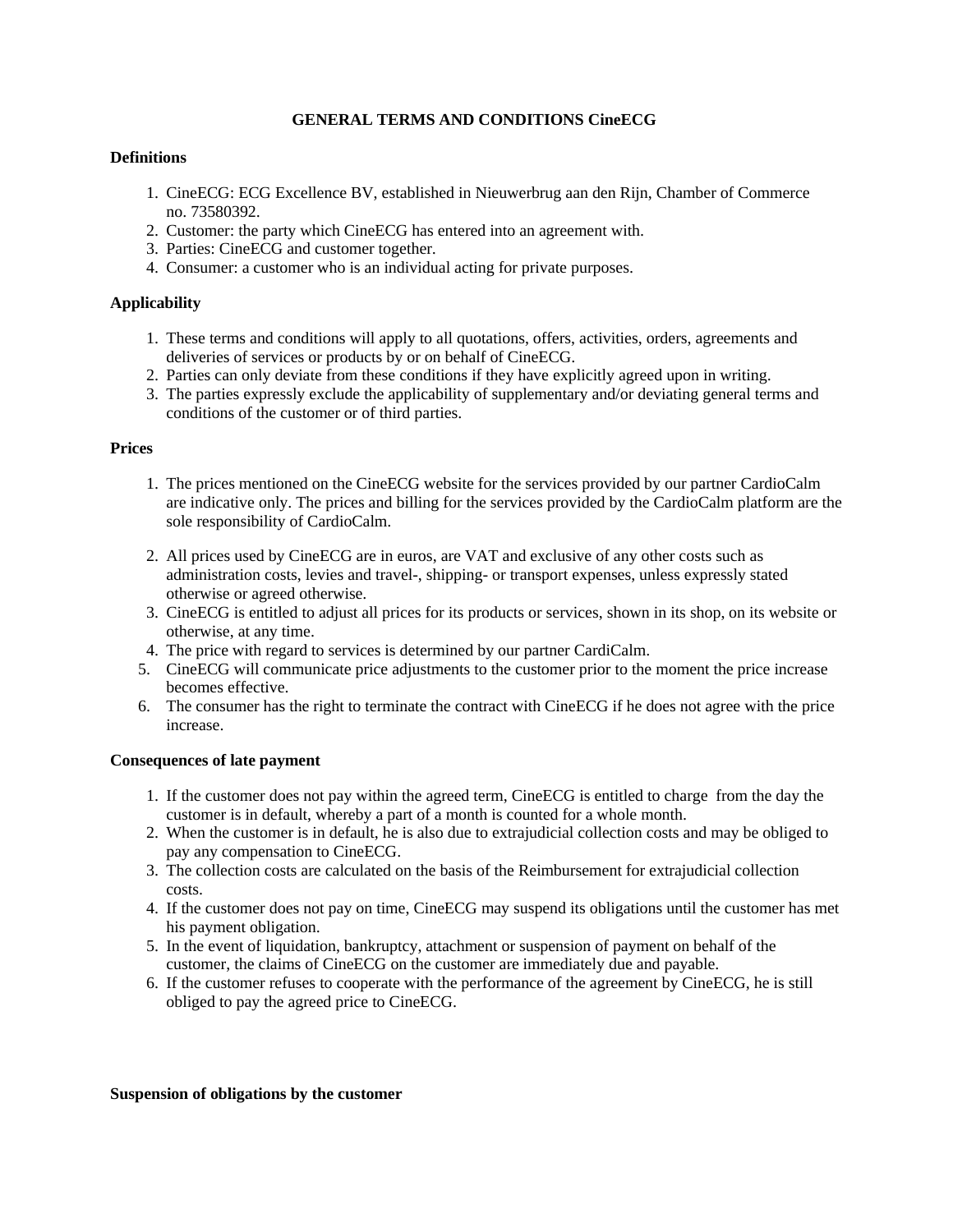The customer waives the right to suspend the fulfillment of any obligation arising from this agreement.

#### **Settlement**

The customer waives his right to settle any debt to CineECG with any claim on CineECG.

## **Insurance**

- 1. The customer undertakes to insure and keep insured the following items adequately against fire, explosion and water damage as well as theft:
	- o goods delivered that are necessary for the execution of the underlying agreement
	- o goods being property of CineECG that are present at the premises of the customer
	- o goods that have been delivered under retention of title
- 2. At the first request of CineECG, the customer provides the policy for these insurances for inspection.

## **Guarantee**

When parties have entered into an agreement with services included, these services only contain besteffort obligations for CineECG, not obligations of results.

## **Performance of the agreement**

- 1. CineECG executes the agreement to the best of its knowledge and ability and in accordance with the requirements of good workmanship.
- 2. CineECG has the right to have the agreed services (partially) performed by third parties.
- 3. The execution of the agreement takes place in mutual consultation and after written agreement and payment of the possibly agreed advance by the customer.
- 4. It is the responsibility of the customer that CineECG can start the implementation of the agreement on time.
- 5. If the customer has not ensured that CineECG can start the implementation of the agreement in time, the resulting additional costs and/or extra hours will be charged to the customer.

#### **Duty to inform by the customer**

- 1. The customer shall make available to CineECG all information, data and documents relevant to the correct execution of the agreement to in time and in the desired format and manner.
- 2. The customer guarantees the correctness, completeness and reliability of the information, data and documents made available, even if they originate from third parties, unless otherwise ensuing from the nature of the agreement.
- 3. If and insofar as the customer requests this, CineECG will return the relevant documents.
- 4. If the customer does not timely and properly provides the information, data or documents reasonably required by CineECG and the execution of the agreement is delayed because of this, the resulting additional costs and extra hours will be charged to the customer.

#### **Duration of the agreement**

- 1. The agreement between CineECG and the customer is entered into for an indefinite period of time, unless it results otherwise from the nature of the agreement or the parties have expressly agreed otherwise in writing.
- 2. If a fixed-term contract has been entered into, it will be tacitly converted into an open-ended contract at the end of the term, unless 1 of the parties terminates the contract with due observance of a notice period of 2 month(s), or if a consumer terminates the agreement with due observance of a notice period of 1 month / the agreement ends at the end of the fixed term.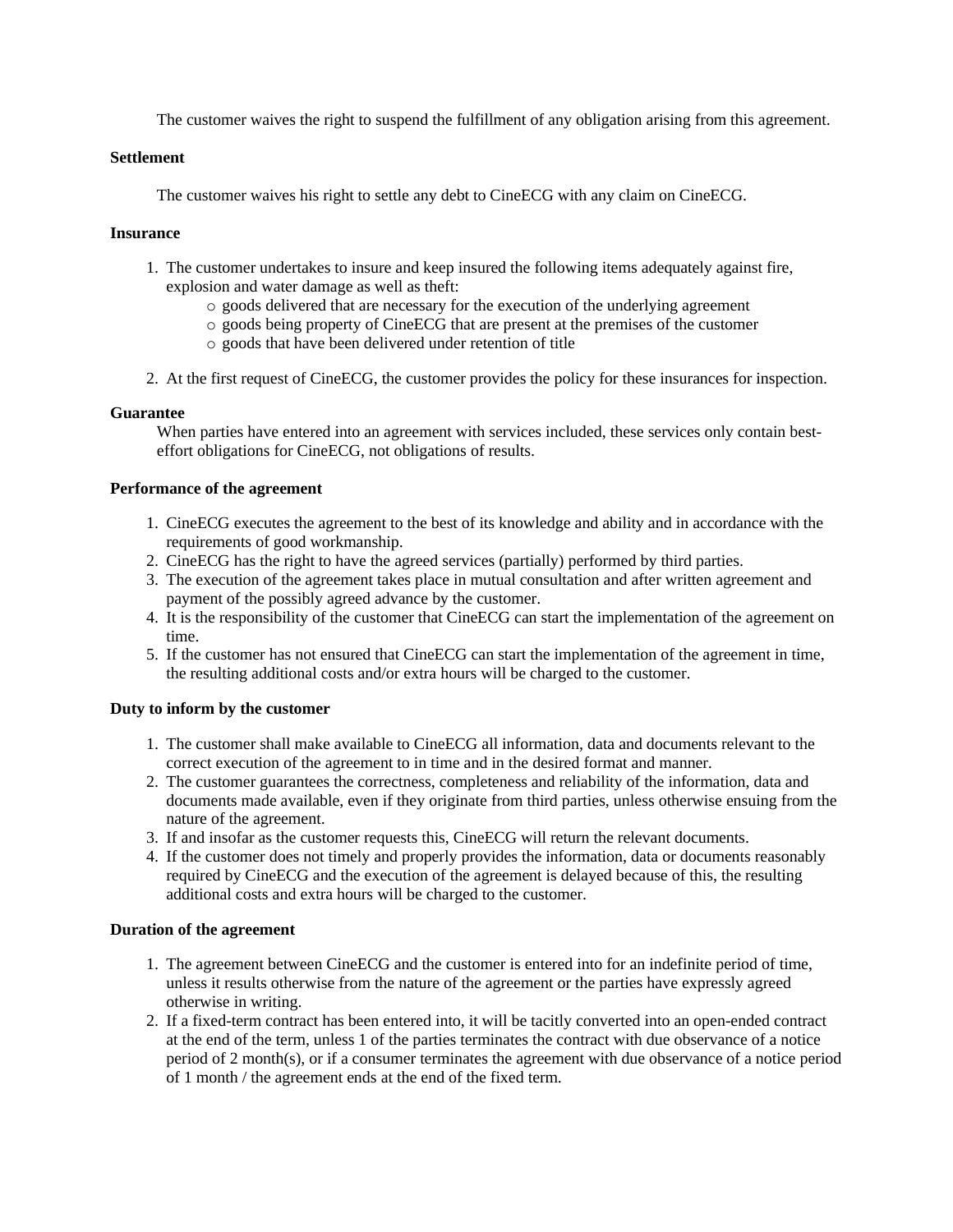3. If the parties have agreed upon a term for the completion of certain activities, this is never a strict deadline, unless specified explicitly otherwise in writing. If this term is exceeded, the customer must give CineECG a written reasonable term to terminate the activities, before it may either terminate the contract or claim damages.

## **Cancellation of the contract for an indefinite period of time**

1. The customer can terminate an agreement that has been concluded for an indefinite period at any time with due observance of a notice period of 2 months.

# **Intellectual property**

- 1. CineECG retains all intellectual property rights (including copyright, patent rights, trademark rights, design and design rights, etc.) on all designs, drawings, writings, data carriers or other information, quotations, images, sketches, models, scale models, etc., unless parties have agreed otherwise in writing.
- 2. The customer may not copy or have copied the intellectual property rights without prior written permission from CineECG, nor show them to third parties and / or make them available or use them in any other way.

# **Confidentiality**

- 1. The client keeps any information he receives (in whatever form) from CineECG confidential.
- 2. The same applies to all other information concerning CineECG of which he knows or can reasonably suspect that it is secret or confidential, or of which it can expect that its disclosure may cause damage to CineECG.
- 3. The customer takes all necessary measures to ensure that he keeps the information referred to in paragraphs 1 and 2 secret.
- 4. The obligation of secrecy described in this article does not apply to information:
	- $\circ$  which was already made public before the customer heard this information or which later became public without being the result of a violation of the customer's duty to confidentiality o which is made public by the customer due to a legal obligation
- 5. The confidentiality obligation described in this article applies for the duration of the underlying agreement and for a period of 3 years after the end thereof.

# **Penalties**

- 1. If the customer violates the articles of these general terms and conditions about secrecy or intellectual property, then he forfeits on behalf of CineECG an immediately due and payable fine of  $\epsilon$  1000 if the customer is a consumer and  $\epsilon$  5000 if the customer is a company, for each violation and in addition an amount of 5% of the afore mentioned amount for each day that this violation continues.
- 2. No actual damage, prior notice of default or legal proceedings are required in forfeiting the fine referred to in the first paragraph of this article.
- 3. The forfeiture of the fine referred to in the first paragraph of this article shall not affect the other rights of CineECG including its right to claim compensation in addition to the fine.

#### **Indemnity**

The customer indemnifies CineECG against all third-party claims that are related to the products and/or services supplied by CineECG.

#### **Complaints**

1. The customer must examine a product or service provided by CineECG as soon as possible for possible shortcomings.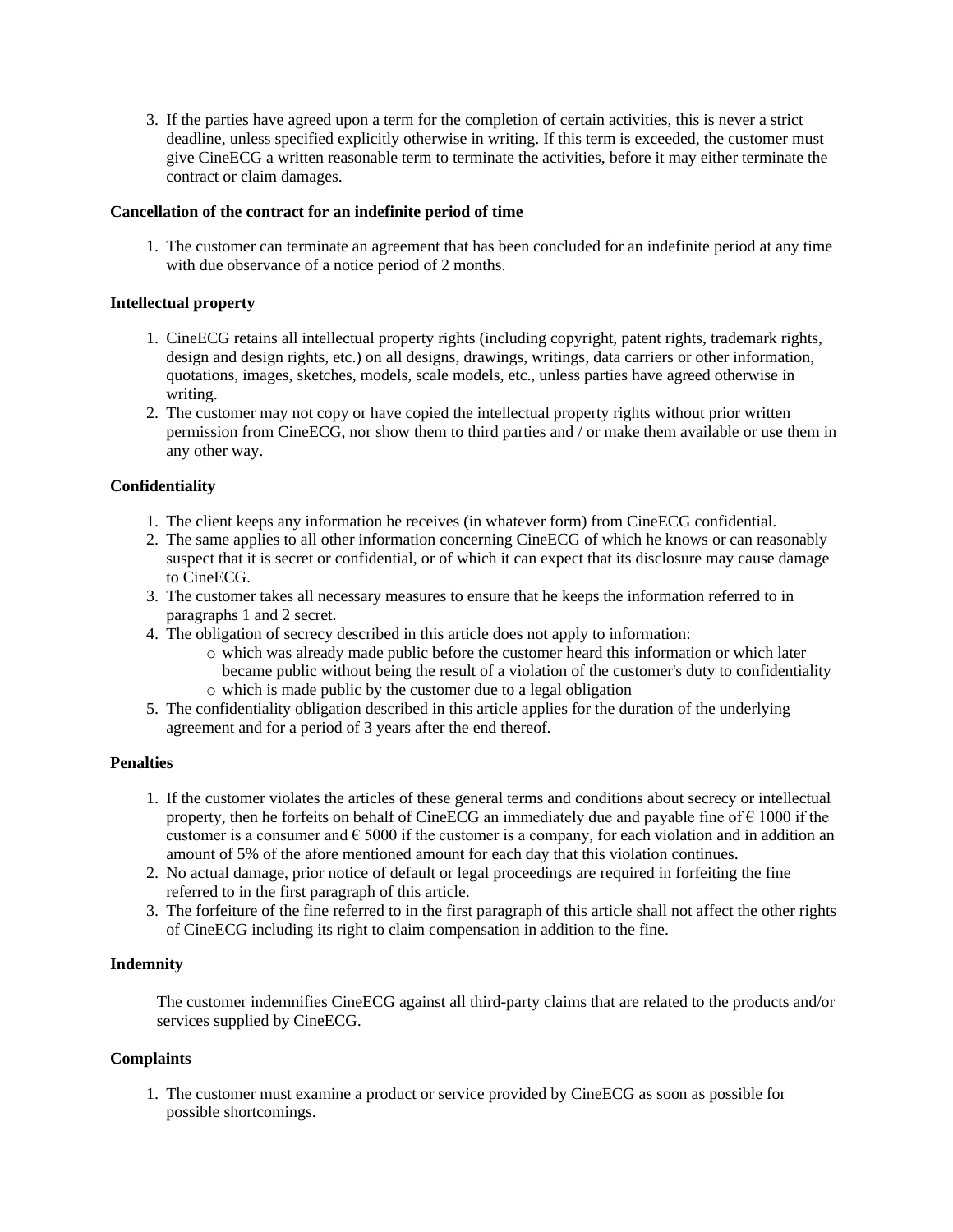- 2. If a delivered product or service does not comply with what the customer could reasonably expect from the agreement, the customer must inform CineECG of this as soon as possible, but in any case within 1 month after the discovery of the shortcomings.
- 3. Consumers must inform CineECG of this within two months after detection of the shortcomings.
- 4. The customer gives a detailed description as possible of the shortcomings, so that CineECG is able to respond adequately.
- 5. The customer must demonstrate that the complaint relates to an agreement between the parties.
- 6. If a complaint relates to ongoing work, this can in any case not lead to CineECG being forced to perform other work than has been agreed.

## **Giving notice**

- 1. The customer must provide any notice of default to CineECG in writing.
- 2. It is the responsibility of the customer that a notice of default actually reaches CineECG (in time).

## **Joint and several Client liabilities**

If CineECG enters into an agreement with several customers, each of them shall be jointly and severally liable for the full amounts due to CineECG under that agreement.

# **Liability of CineECG**

- 1. CineECG is only liable for any damage the customer suffers if and insofar as this damage is caused by intent or gross negligence.
- 2. If CineECG is liable for any damage, it is only liable for direct damages that results from or is related to the execution of an agreement.
- 3. CineECG is never liable for indirect damages, such as consequential loss, lost profit, lost savings or damage to third parties.
- 4. If CineECG is liable, its liability is limited to the amount paid by a closed (professional) liability insurance and in the absence of (full) payment by an insurance company of the damages the amount of the liability is limited to the (part of the) invoice to which the liability relates.
- 5. All images, photos, colors, drawings, descriptions on the website or in a catalog are only indicative and are only approximate and cannot lead to any compensation and/or (partial) dissolution of the agreement and/or suspension of any obligation.

# **Expiry period**

Every right of the customer to compensation from CineECG shall, in any case, expire within 12 months after the event from which the liability arises directly or indirectly. This does not exclude the provisions in article 6:89 of the Dutch Civil Code.

#### **Dissolution**

- 1. The customer has the right to dissolve the agreement if CineECG imputably fails in the fulfillment of his obligations, unless this shortcoming does not justify termination due to its special nature or because it is of minor significance.
- 2. If the fulfillment of the obligations by CineECG is not permanent or temporarily impossible, dissolution can only take place after CineECG is in default.
- 3. CineECG has the right to dissolve the agreement with the customer, if the customer does not fully or timely fulfill his obligations under the agreement, or if circumstances give CineECG good grounds to fear that the customer will not be able to fulfill his obligations properly.

#### **Force majeure**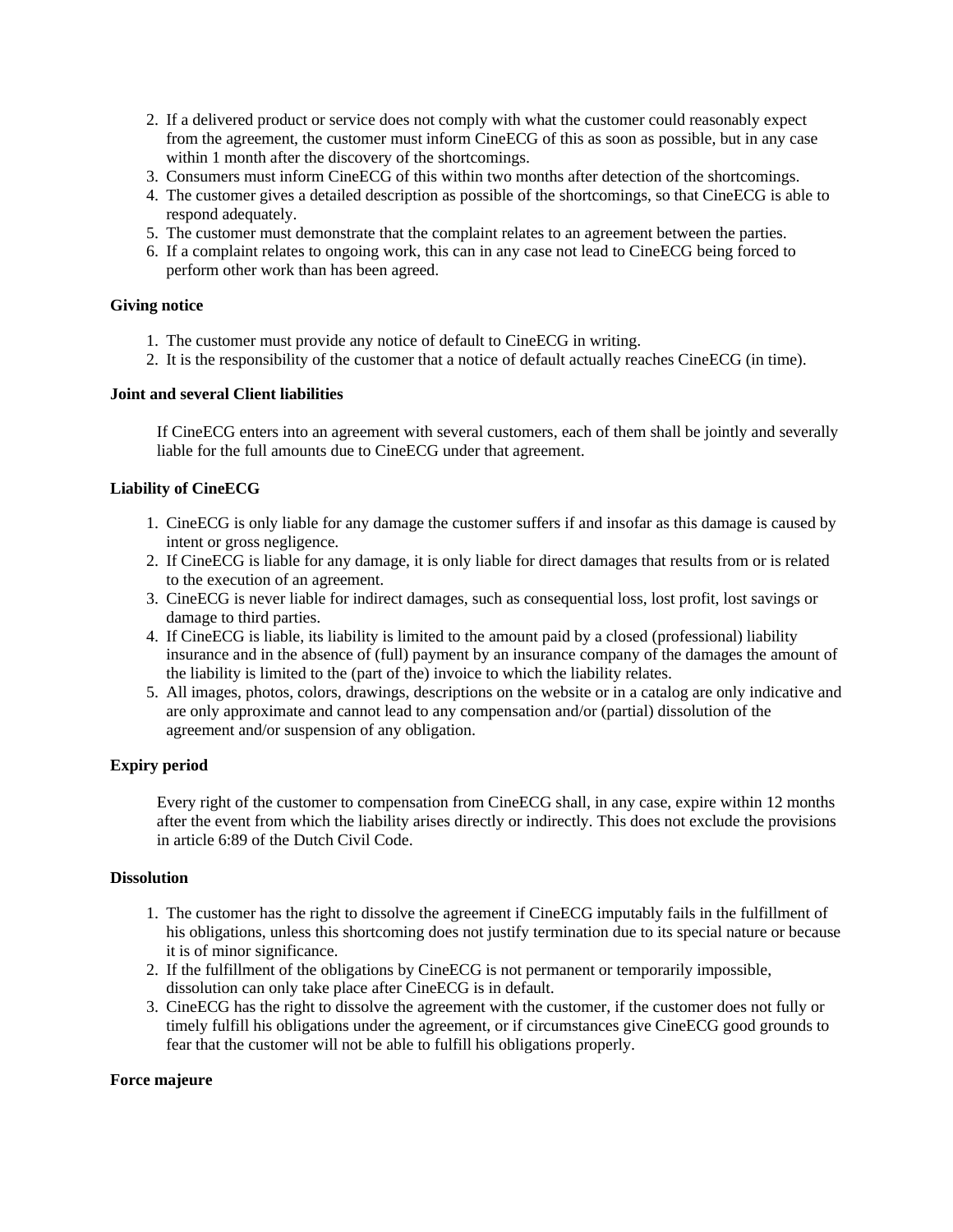- 1. In addition to the provisions of article 6:75 Dutch Civil Code, a shortcoming of CineECG in the fulfillment of any obligation to the customer cannot be attributed to CineECG in any situation independent of the will of CineECG, when the fulfillment of its obligations towards the customer is prevented in whole or in part or when the fulfillment of its obligations cannot reasonably be required from CineECG .
- 2. The force majeure situation referred to in paragraph 1 is also applicable but not limited to: state of emergency (such as civil war, insurrection, riots, natural disasters, etc.); defaults and force majeure of suppliers, deliverymen or other third parties; unexpected disturbances of power, electricity, internet, computer or telecoms; computer viruses, strikes, government measures, unforeseen transport problems, bad weather conditions and work stoppages.
- 3. If a situation of force majeure arises as a result of which CineECG cannot fulfill one or more obligations towards the customer, these obligations will be suspended until CineECG can comply with it.
- 4. From the moment that a force majeure situation has lasted at least 30 calendar days, both parties may dissolve the agreement in writing in whole or in part.
- 5. CineECG does not owe any (damage) compensation in a situation of force majeure, even if it has obtained any advantages as a result of the force majeure situation.

## **Modification of the agreement**

If, after the conclusion of the agreement and before its implementation, it appears necessary to change or supplement its contents, the parties shall timely and in mutual consultation adjust the agreement accordingly.

## **Changes in the general terms and conditions**

- 1. CineECG is entitled to amend or supplement these general terms and conditions.
- 2. Changes of minor importance can be made at any time.
- 3. Major changes in content will be discussed by CineECG with the customer in advance as much as possible.
- 4. Consumers are entitled to cancel the agreement in the event of a substantial change to the general terms and conditions.

# **Transfer of rights**

- 1. The customer cannot transfer its rights deferring from an agreement with CineECG to third parties without the prior written consent of CineECG .
- 2. This provision applies as a clause with a property law effect as referred to in Section 3:83 (2) Dutch Civil Code.

#### **Consequences of nullity or annullability**

- 1. If one or more provisions of these general terms and conditions prove null or annullable, this will not affect the other provisions of these terms and conditions.
- 2. A provision that is null or annullable shall, in that case, be replaced by a provision that comes closest to what CineECG had in mind when drafting the conditions on that issue.

#### **Applicable law and competent court**

- 1. Dutch law is exclusively applicable to all agreements between the parties.
- 2. The Dutch court in the district where CineECG is established is exclusively competent in case of any disputes between parties, unless the law prescribes otherwise.

#### **Attribution**